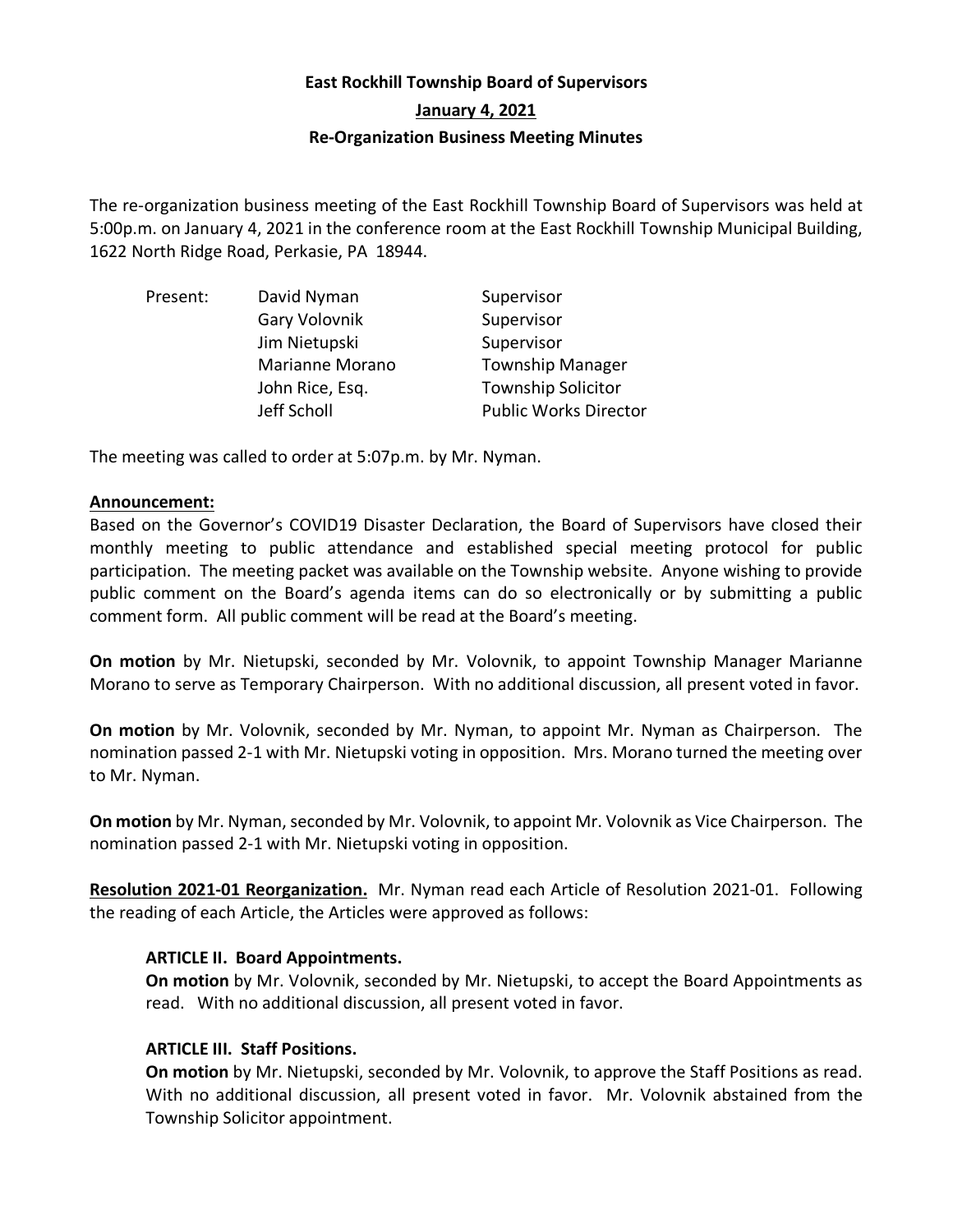## **ARTICLE IV. Financial Institutions and News Publications.**

**On motion** by Mr. Volovnik, seconded by Mr. Nietupski, to accept the financial institutions and news publications as read. With no additional discussion, all present voted in favor.

## **ARTICLE V. Planning Commission Appointments.**

Mr. Weikel and Mr. Brodhead have resigned from the Planning Commission leaving two vacancies for terms ending December 31, 2024. Applicants will attend Planning Commission meetings for a recommendation to be made to the Board of Supervisors.

## **ARTICLE VI. Zoning Hearing Board Appointments.**

**On motion** by Mr. Nietupski, seconded by Mr. Volovnik, to accept the reappointment of Kathleen Hart to the Zoning Hearing Board. With no additional discussion, all present voted in favor.

**On motion** by Mr. Nietupski, seconded by Mr. Volovnik, to appoint John Fenley as a member of the Zoning Hearing Board to a term ending December 31, 2021. With no additional discussion, all present voted in favor.

## **ARTICLE VII. Park and Recreation Board Appointments.**

**On motion** by Mr. Volovnik, seconded by Mr. Nietupski, to accept the reappointment of Anne Fenley and William Wilson III to the Park and Recreation Board. With no additional discussion, all present voted in favor.

## **ARTICLE VIII. Joint UCC Appeals Board Appointments.**

**On motion** by Mr. Nietupski, seconded by Mr. Volovnik, to accept the reappointment of James Kopchak to the Joint UCC Appeal Board. With no additional discussion, all present voted in favor.

## **ARTICLE IX. Tax and Assessments.**

**On motion** by Mr. Volovnik, seconded by Mr. Nietupski, to reaffirm the tax and assessments as read. With no additional discussion, all present voted in favor.

## **ARTICLE X. Real Estate Tax Exemption.**

**On motion** by Mr. Volovnik, seconded by Mr. Nietupski, to accept the real estate tax exemption as read. With no additional discussion, all present voted in favor.

## **ARTICLE XI. Treasurer's Bond.**

**On motion** by Mr. Volovnik, seconded by Mr. Nietupski, to approve establishing the Treasurer's Bond in the amount of \$500,000. With no additional discussion, all present voted in favor.

## **ARTICLE XII. Employee Wages and Benefits.**

**On motion** by Mr. Nietupski, seconded by Mr. Volovnik, to approve the employee wages and benefits as read. With no additional discussion, all present voted in favor.